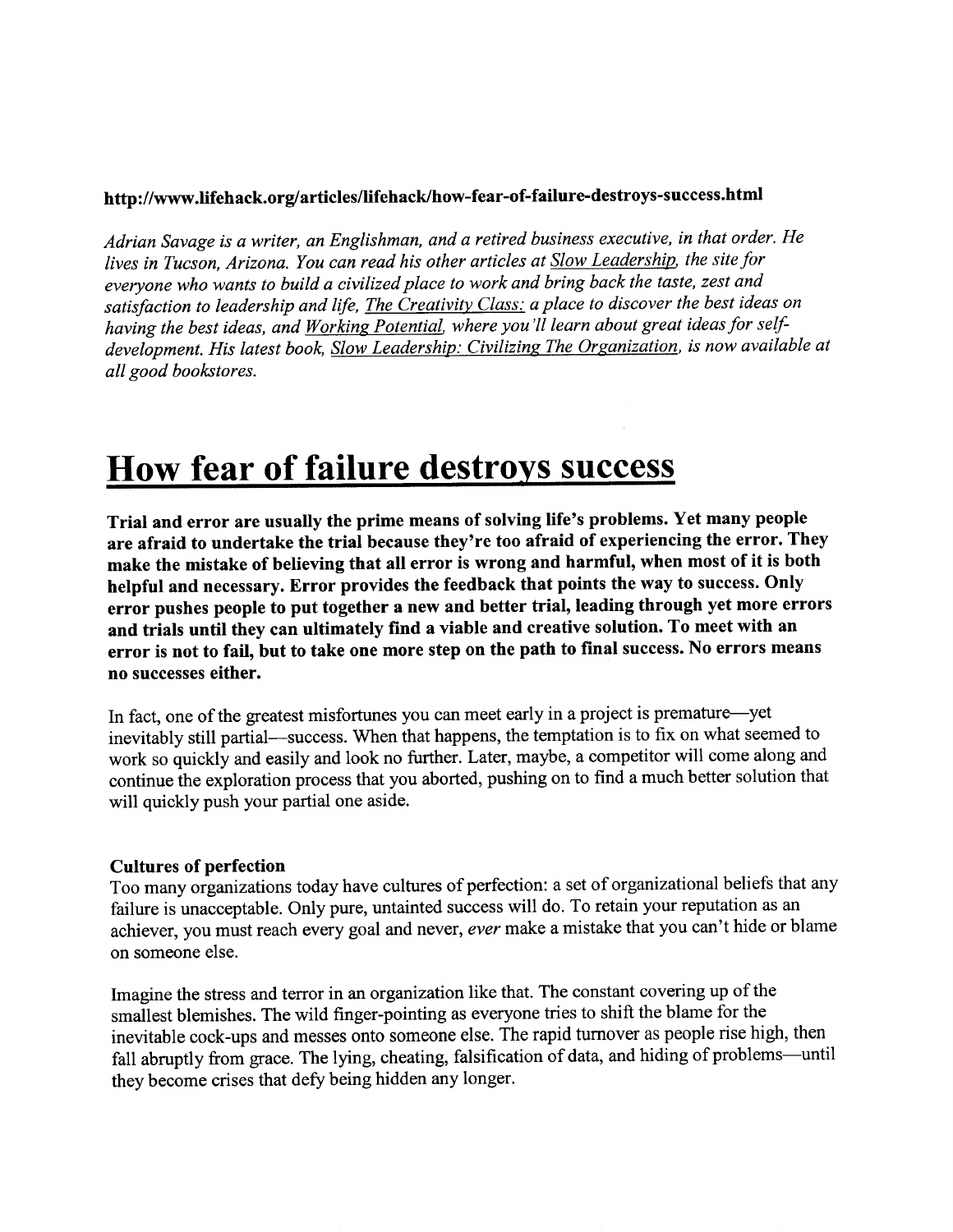## **Clinging to the past**

If some people fail to reach a complete answer because of the lure of some early success, many more fail because of their ego-driven commitment to what worked in the past. You often see this with senior people, especially those who made their names by introducing some critical change years ago. They shy away from further innovation, afraid that this time they might fail, diminishing the luster they try to keep around their names from past triumph. Besides, they reason, the success of something new might even prove that those achievements they made in the past weren't so great after all. Why take the risk when you can hang on to your reputation by doing nothing?

Such people are so deeply invested in their egos and the glories of their past that they prefer to set aside opportunities for future glory rather than risk even the possibility of failure.

### **Why high achievers fail**

Every strength can become a weakness. Every talent contains an opposite that sometimes makes it into a handicap. Successful people like to win and achieve high standards. This can make them so terrified of failure it ruins their lives. When a positive trait, like achievement, becomes too strong in someone's life, it's on the way to becoming a major handicap.

Achievement is a powerful value for many successful people. They've built their lives on it. They achieve at everything they do: school, college, sports, the arts, hobbies, work. Each fresh achievement adds to the power of the value in their lives.

Gradually, failure becomes unthinkable. Maybe they've never failed yet in anything that they've done, so have no experience of rising above it. Failure becomes the supreme nightmare: a frightful horror they must avoid at any cost. The simplest way to do this is never to take a risk. Stick rigidly to what you know you can do. Protect your butt. Work the longest hours. Double and triple check everything. Be the most conscientious and conservative person in the universe.

And if constant hard work, diligence, brutal working schedules, and harrying subordinates won't ward off the possibility of failing, use every other possible means to to keep it away. Falsify numbers, hide anything negative, conceal errors, avoid customer feedback, constantly shift the blame for errors onto anyone too weak to fight back. The problems with ethical standards in major US corporations has, I believe, more to do with fear of failure among long-term high achievers than any criminal intent. Many of those guys at Enron and Arthur Andersen were supreme high-fliers, basking in the flattery of the media. Failure was an impossible prospect, worth doing just about anything to avoid.

### **Why balance is essential**

Beware of unbalanced values *in your* life. Beware when any one value—however benign in itself—becomes too powerful. Over-achievers destroy their own peace of mind and the lives of those who work for them. People too attached to "goodness" and morality become self-righteous bigots. Those whose values for building close relationships become unbalanced slide into smothering their friends and family with constant expressions of affection and demands for love in return.